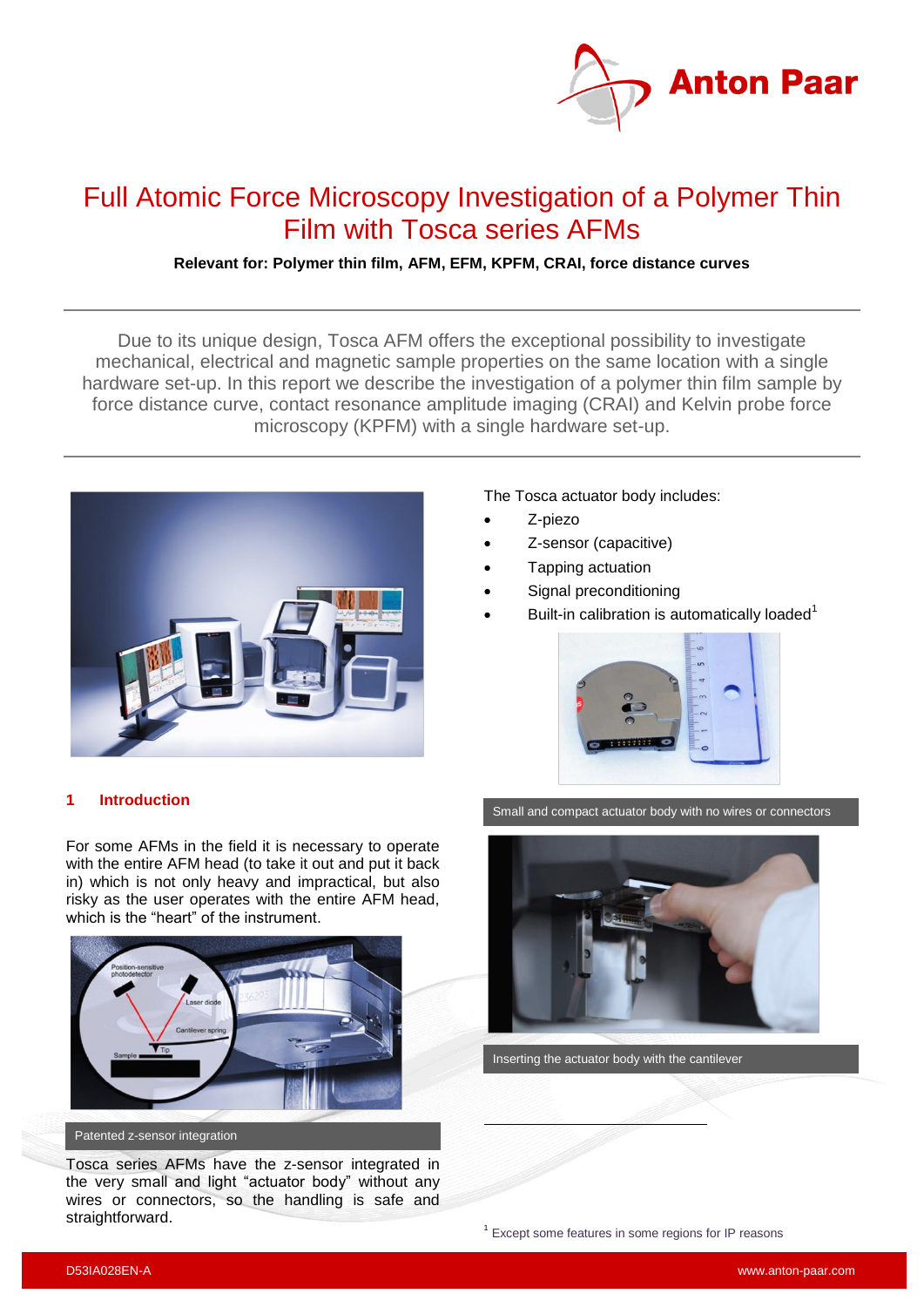

In addition to easy and safe handling (the actuator body fits onto the palm of your hand), one of the most prominent advantages of this patented design is the possibility to perform all measurements for all modes with one and the same actuator body. This opens up the flexibility to measure various properties of the sample without any hardware handling - with one and the same cantilever (if applicable): Contact, Tapping, Force distance curve, Contact resonance amplitude imaging (CRAI), Electrostatic force microscopy (EFM), Magnetic force microscopy (MFM), Kelvin probe force microscopy (KPFM), Conductive AFM (C-AFM, 3 gains) – on the same location with one actuator body.

#### **2 Investigation**

<span id="page-1-1"></span>To demonstrate this capability, an AFM investigation of a PMMA/SBS polymer blend was performed on a 25 x 25 μm area with a resolution of 400 x 400 pixels and a scan rate of 0.5 line/seconds. Force distance curve, contact resonance amplitude imaging (CRAI). Electrostatic force microscopy (EFM) and Kelvin probe force microscopy (KPFM)<sup>2</sup> were employed at the same position with a single hardware set-up and the same cantilever – without any hardware changes in between the measurements.

#### **3 Mechanical investigations**

#### **3.1 Contact Resonance Amplitude Imaging (CRAI)**

First, mechanical properties of the sample were investigated by means of the Contact Resonance Amplitude Imaging (CRAI) mode. Contact resonance amplitude imaging is derived from contact mode. The cantilever is in constant contact with the sample to record the surface height. Meanwhile, it oscillates at a certain frequency around its contact resonance. Nearresonance operation exploits the fact that the CR frequency and amplitude depend on the sample's elastic modulus, so simultaneously recorded amplitude and phase channels reflect the difference in stiffness.<sup>3</sup>







The height image from the CRAI investigation of the polymer blend sample shows domains or islands within a matrix, which are two different polymers. The structures (or islands) are higher that the matrix, as can be seen from the height profile.



Amplitude (left), Phase image (right)

The contrast in amplitude and phase reflects differences in surface mechanical properties. What the amplitude and phase reveal is something that the height image does not show: also the higher domains/islands include some of the other polymer, so they are not purely one polymer. This observation is a distinct advantage of the CRAI mode as a

<span id="page-1-0"></span>l

 $2$  In this report, KPFM results without EFM investigation are discussed <sup>3</sup> Scanning Probe Microscopy in Industrial Applications, Wiley 2014,

Edited by Dalia G. Yablon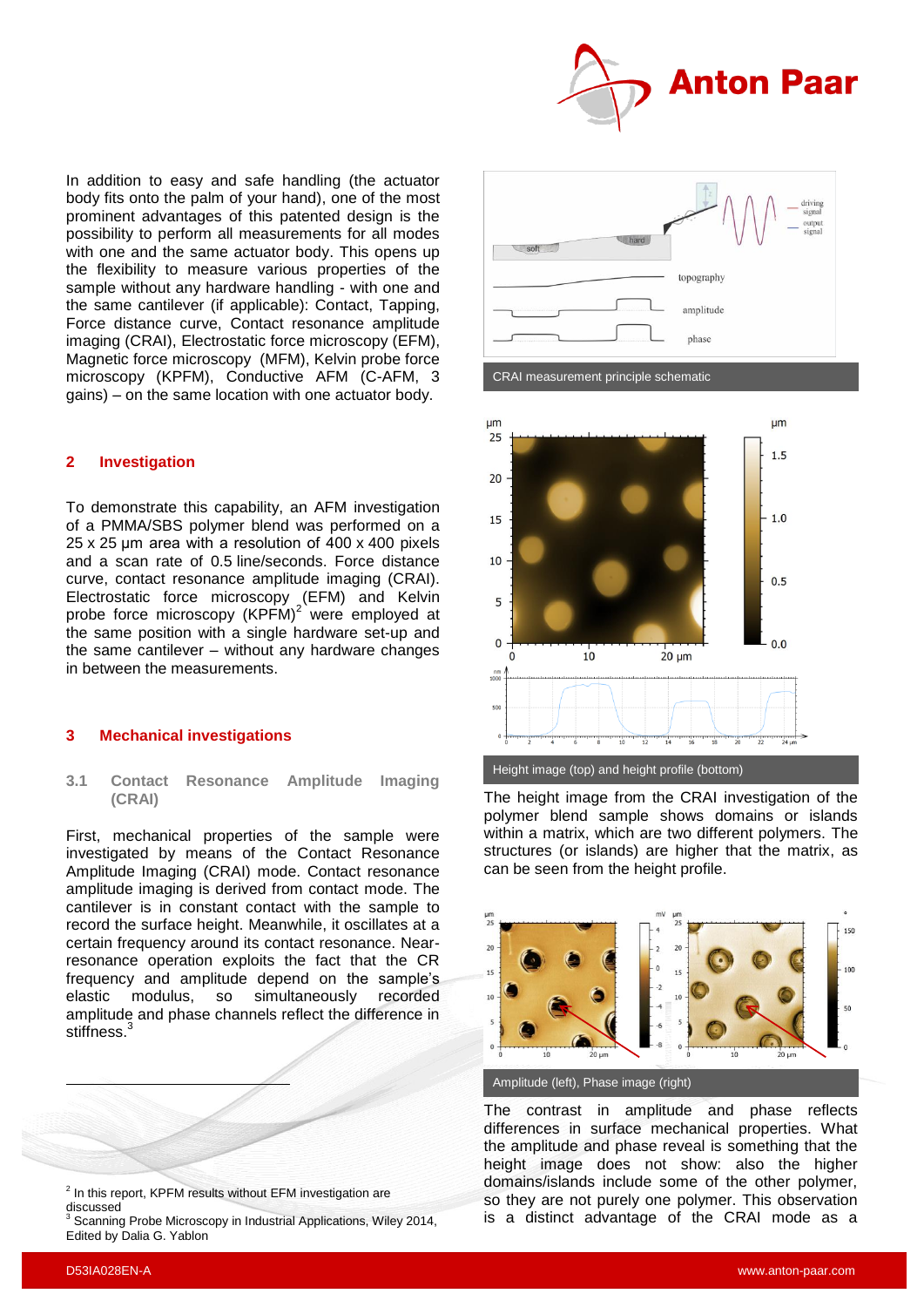

dynamic contact AFM technique, which enable more accurate characterization of nanoscale mechanical properties<sup>3</sup>[.](#page-1-0)

#### **3.2 Force Distance Curve Investigation**

Force distance curve mode was then used to quantitatively determine the Young's modulus of two distinct domains.

Force distance curve is a single point measurement of nano-mechanical properties. The AFM measures the force between the probe and the sample as a function of the distance the probe moves (which is Z in nm). For quantitative results, probe calibration is required (spring constant, cantilever sensitivity, tip geometry). After the calibration of the measured data and using a proper contact mechanics model one can easily get the quantitative information on Young's modulus, applied force, adhesion force, snap-in force and indentation depth.





| <b>FDC measurement results:</b> |                   |                     |
|---------------------------------|-------------------|---------------------|
|                                 | Matrix (red X)    | Island (green $X$ ) |
| Young's modulus                 | 38 MPa            | 2.6 GPa             |
|                                 | $(30-50$ MPa)     | $(1.2 - 3.1$ GPa)   |
| Literature                      | $SBS \sim 30 MPa$ | $PMMA \sim 3.3$ GPa |

The values are similar to literature values for SBS and PMMA, but do not exactly correspond to those. This is due to the fact that, as we have seen from the CRAI analysis, the more stiff domains/structures contain the other polymer, which is less stiff. We can now conclude that the matrix is SBS (or predominantly SBS) and the structures/islands consist predominantly of PMMA.

#### **4 Investigation of electric sample properties**

Next, we were interested in the electrical properties of the sample and for this purpose we opted for the Kelvin probe Force microscopy investigation $2$  of the same location on the sample surface without any change in the hardware set-up.

#### **4.1 Kelvin Probe Force Microscopy (KPFM)**

KPFM probes an electrostatic force field between tip and the sample and provides quantitative by measuring the contact potential difference between tip and sample.



#### KPFM schematics

Tosca AFM implements a so called two-pass KPFM. In the first pass, the height information is acquired by a tapping mode scan.

This height information is then used as input for the second pass -or lift pass, where the cantilever is lifted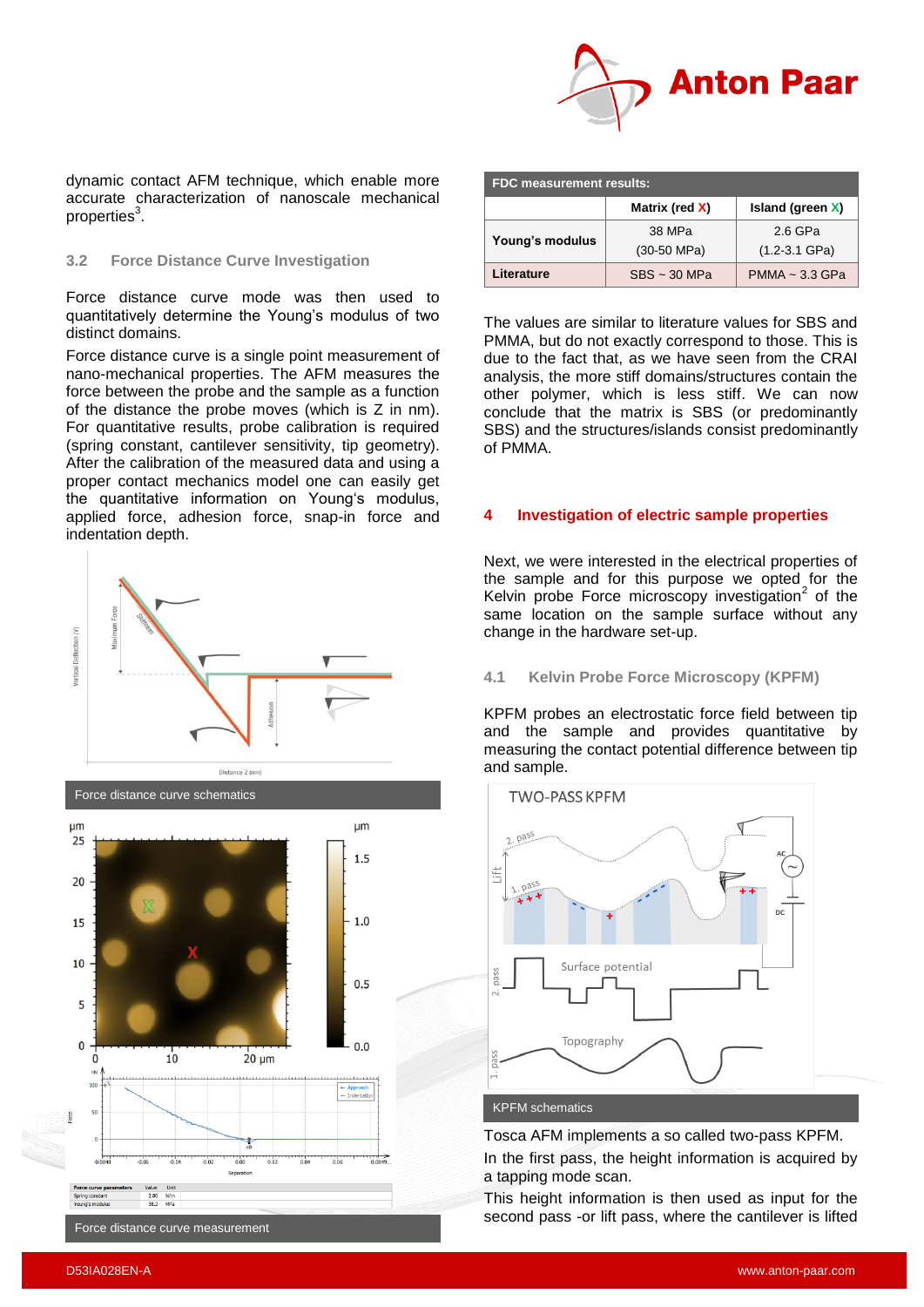

and rescans the surface line at a constant height above the sample surface.

The oscillation of the cantilever in lift pass of KPFM is not mechanically but electrically driven by applying an external AC voltage between the tip and the sample.

The feedback electronics adjust the bias voltage until the oscillation amplitude is nullified. As the result, we get the contact-potential difference between the tip and the sample, or the surface potential.

This contact-potential difference depends on the difference of the work function between tip and sample. The work function is defined as the minimum energy needed to remove an electron from a solid, and is material specific, so it can be used to identify the material composition and relate it to topography.



- KPFM measurement results:
- Superposition of 3D topography and the contact potential
- difference or surface potential (top)
- Contact potential difference (CPD) distribution (middle)
- Contact potential profile (bottom)

KPFM results reveal different electrochemical properties of the matrix and the domains (structures).

By correlating the extracted height and KPFM potential profile, we found that maximum contact potential difference between the matrix and the structures is about 250 mV.

Furthermore, nearly constant and uniform contact potential difference for the matrix can be observed. However, this is not the case for the structures (islands). We can observe quite strong variation in the surface potential of the structures.

The question is, can the difference in the contact potential be unambiguously assigned to the material composition (in this case, SBS and PMMA polymers)?

# **4.2 Correlating KPFM and CRAI investigations**

To answer the question on the precise polymer<br>distribution and the composition of islands distribution and the composition of islands (structures), we have made superposition of 3D CRAI and KPFM measurements, which is only possible if the two measurements were performed at exactly the same position:



Superposition of 3D CRAI amplitude and contact potential difference (CPD)

The superposition of the two results yields important information as added value.

As we now see, the contact potential difference clearly depends on the composition of the individual structures.

The structures where one polymer predominates show the highest potential difference, whereas the structures consisting of both polymers show lower potential difference.

# **4.3 Determination of the work function**

By analyzing the KPFM results, we obtain the quantitative material properties by means of the work function. Work function  $(\Phi)$  is the energy that is needed to remove an electron from the solid material. For the analysis, we have chosen this structure where one polymer predominates.